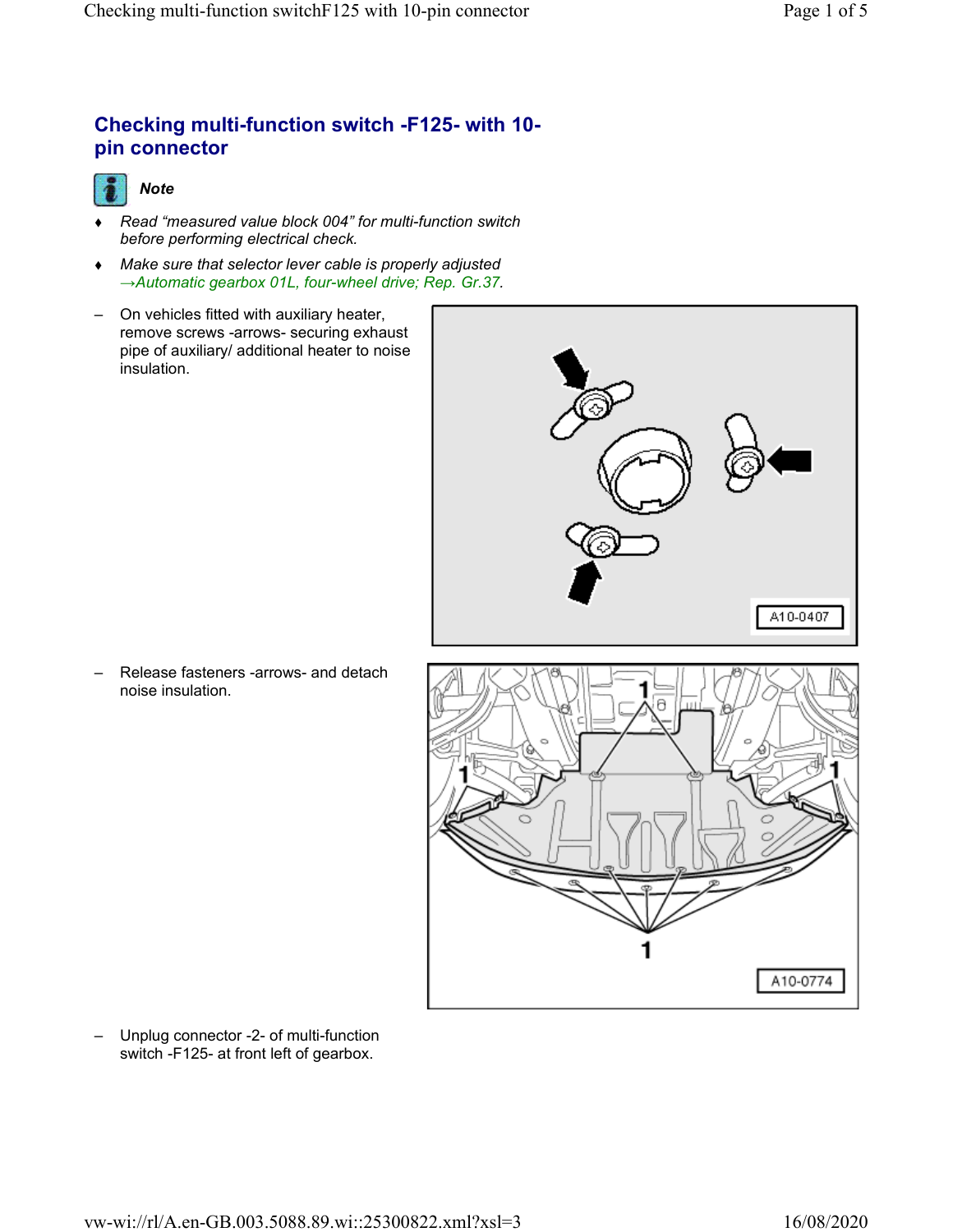

**Contact assignment at 10-pin connector of multi-function switch -F125-.**



### **Test step No. 1**

| <b>Contacts</b><br>on -F125- | <b>Items tested</b>             | <b>Test conditions and</b><br>additional steps                                             |                      | Specification   Fault rectification if readout<br>does not match specification           |
|------------------------------|---------------------------------|--------------------------------------------------------------------------------------------|----------------------|------------------------------------------------------------------------------------------|
| $1 + 2$                      | Multi-function<br>switch -F125- | Ignition switched off<br>$\bullet$<br>Switch to resistance<br>$\bullet$<br>measuring range |                      |                                                                                          |
|                              |                                 | Selector lever in "P".<br>"N". "D"                                                         | Less than 1 $\Omega$ | Check connector at multi-<br>function switch for contact<br>corrosion, moisture or loose |
|                              |                                 | Selector lever in "R",<br>"S" or "4", "3", "2"                                             | $\infty$ $\cap$      | fitting<br>Check selector lever cable<br>$\overline{\phantom{0}}$                        |
| $1 + 3$                      |                                 | Selector lever in "R",<br>$\qquad \qquad$<br>"N", "S" or "4"                               | Less than 1 $\Omega$ | adjustment $\rightarrow$ Automatic<br>gearbox 01L, four-wheel<br>drive; Rep. Gr.37       |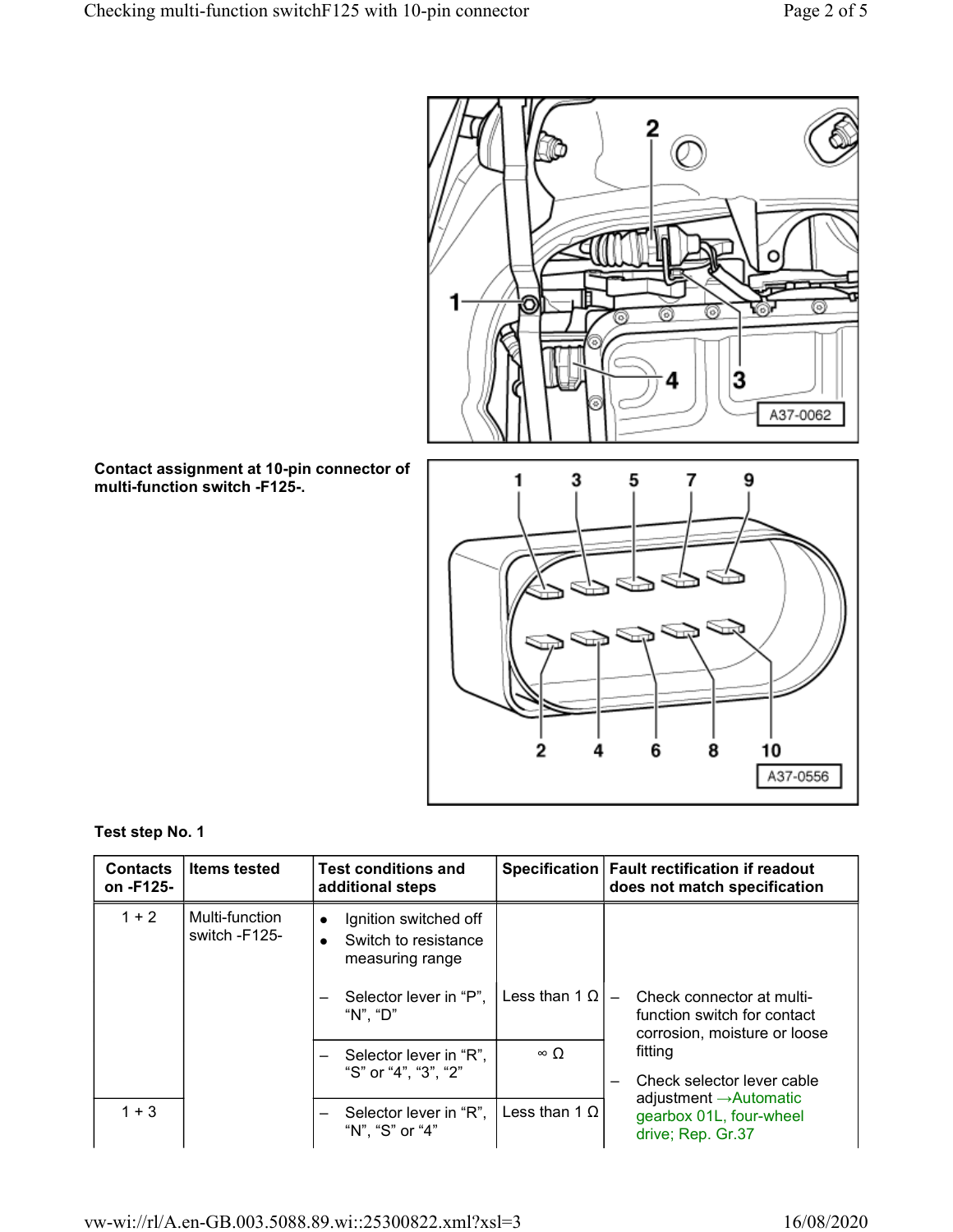|         |  | Selector lever in "P",<br>"D", "3", "2"        | $\infty$ $\Omega$    | Renew multi-function switch<br>$\rightarrow$ Automatic gearbox 01L, four<br>-wheel drive; Rep. Gr.37 |
|---------|--|------------------------------------------------|----------------------|------------------------------------------------------------------------------------------------------|
| $1 + 4$ |  | Selector lever in "N",<br>"D", "S" or "4", "2" | Less than 1 $\Omega$ |                                                                                                      |
|         |  | Selector lever in<br>"P", "R", "3"             | $\infty$ $\Omega$    |                                                                                                      |
| $1 + 5$ |  | Selector lever in "D",<br>"S" or "4", "3"      | Less than 1 $\Omega$ |                                                                                                      |
|         |  | Selector lever in "P",<br>"R", "N", "2"        | $\infty$ $\Omega$    |                                                                                                      |

## **Test step No. 2**

| <b>Contacts</b><br>on -F125- | <b>Items tested</b>                                | <b>Test conditions and</b><br>additional steps                                                                                          |                      | Specification   Fault rectification if readout<br>does not match specification                                                    |
|------------------------------|----------------------------------------------------|-----------------------------------------------------------------------------------------------------------------------------------------|----------------------|-----------------------------------------------------------------------------------------------------------------------------------|
| $9 + 10$                     | P/N signal from<br>multi-function<br>switch -F125- | Ignition switched off<br>$\bullet$<br>Switch to resistance<br>measuring range<br>Selector lever in "R",<br>"D", "S" or "4", "3",<br>"2" | $\infty$ $\Omega$    | Check connector at multi-<br>function switch for contact<br>corrosion, moisture or loose<br>fitting<br>Check selector lever cable |
|                              |                                                    |                                                                                                                                         |                      | adjustment $\rightarrow$ Automatic<br>gearbox 01L, four-wheel                                                                     |
|                              |                                                    | Selector lever in "P",<br>"N"                                                                                                           | Less than 1 $\Omega$ | drive; Rep. Gr.37<br>Renew multi-function switch<br>$\rightarrow$ Automatic gearbox 01L, four<br>-wheel drive; Rep. Gr.37         |

## **Test step No. 3**

| <b>Contacts</b><br>on -F125- | <b>Items tested</b>                                                   | <b>Test conditions and</b><br>additional steps                                                                                               |                      | Specification   Fault rectification if readout<br>does not match specification                      |
|------------------------------|-----------------------------------------------------------------------|----------------------------------------------------------------------------------------------------------------------------------------------|----------------------|-----------------------------------------------------------------------------------------------------|
| $7 + 8$                      | Reversing light<br>signal from multi-<br>function switch -<br>$F125-$ | Ignition switched off<br>$\bullet$<br>Switch to resistance<br>measuring range<br>Selector lever in "P",<br>"N", "D", "S" or "4",<br>"3". "2" | $\infty$ O           | Check connector at multi-<br>function switch for contact<br>corrosion, moisture or loose<br>fitting |
|                              |                                                                       | Selector lever in "R"                                                                                                                        | Less than 1 $\Omega$ |                                                                                                     |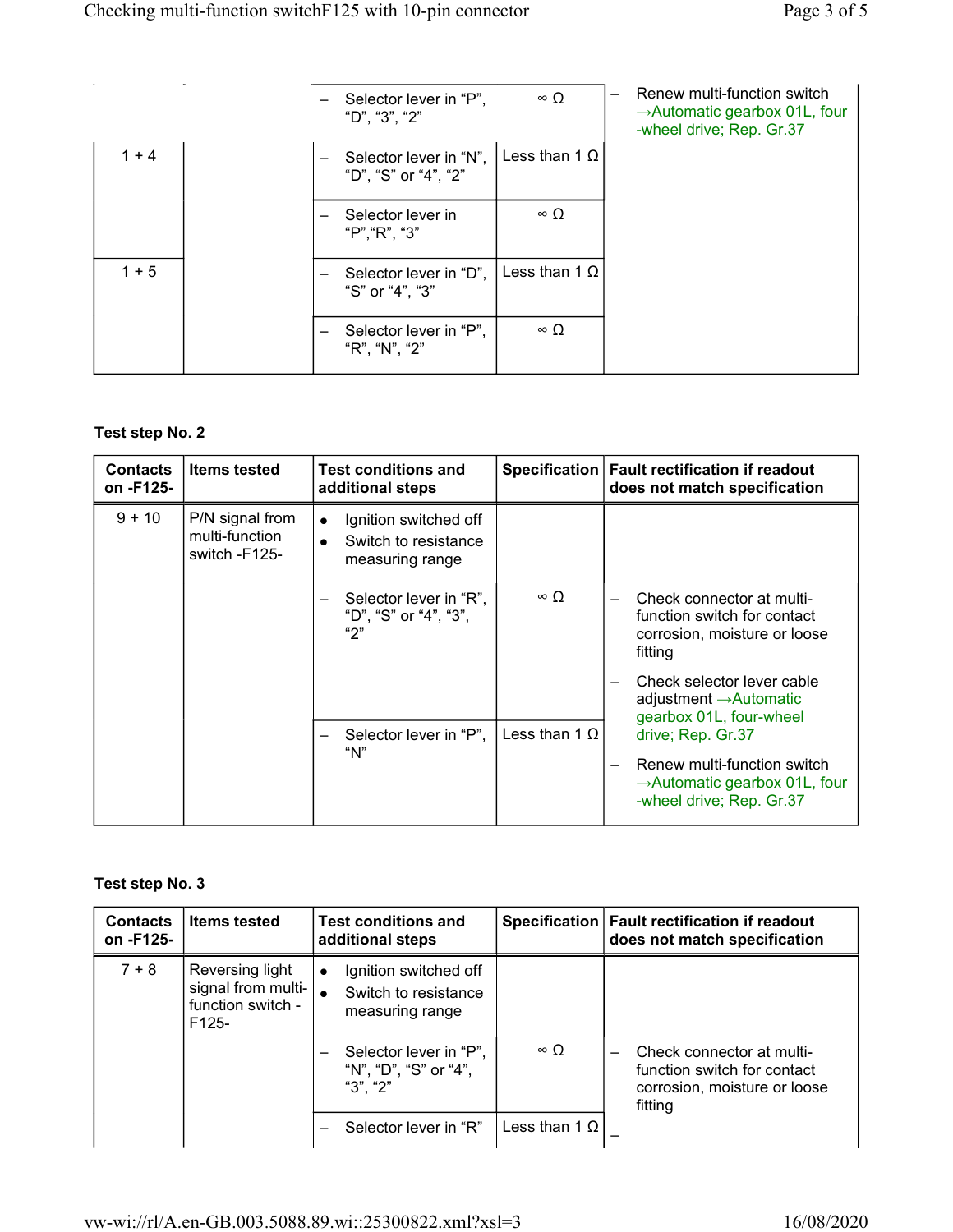|  |  |  | Check selector lever cable<br>adjustment $\rightarrow$ Automatic<br>gearbox 01L, four-wheel<br>drive; Rep. Gr.37 |
|--|--|--|------------------------------------------------------------------------------------------------------------------|
|  |  |  | Renew multi-function switch<br>$\rightarrow$ Automatic gearbox 01L, four<br>-wheel drive; Rep. Gr.37             |

#### **Checking voltage supply of multi-function switch**

- Connect multimeter for voltage measurement between contacts -1- and -10 - and between contacts -7- and -10- of the 10-pin connector.
- Switch on ignition.
- $\bullet$  Specification: approx. battery voltage each time.

If a readout does not match specification:

 $-$  Repair wiring  $\rightarrow$  Current flow diagrams, Electrical fault finding and Fitting locations.

#### **Checking wiring between 10-pin connector for multi-function switch and gearbox control unit**

- Connect adapter -V.A.G 1598/20- (test box) to automatic gearbox control unit -J217-  $\rightarrow$  Chapter.
- Connect multimeter for resistance measurement between contacts on the 10 pin connector and the sockets on adapter - V.A.G 1598/20- (test box), as shown in the following table.





**Connector Contact**

**Adapter -1598/20- (test box) Socket**

**Specification**